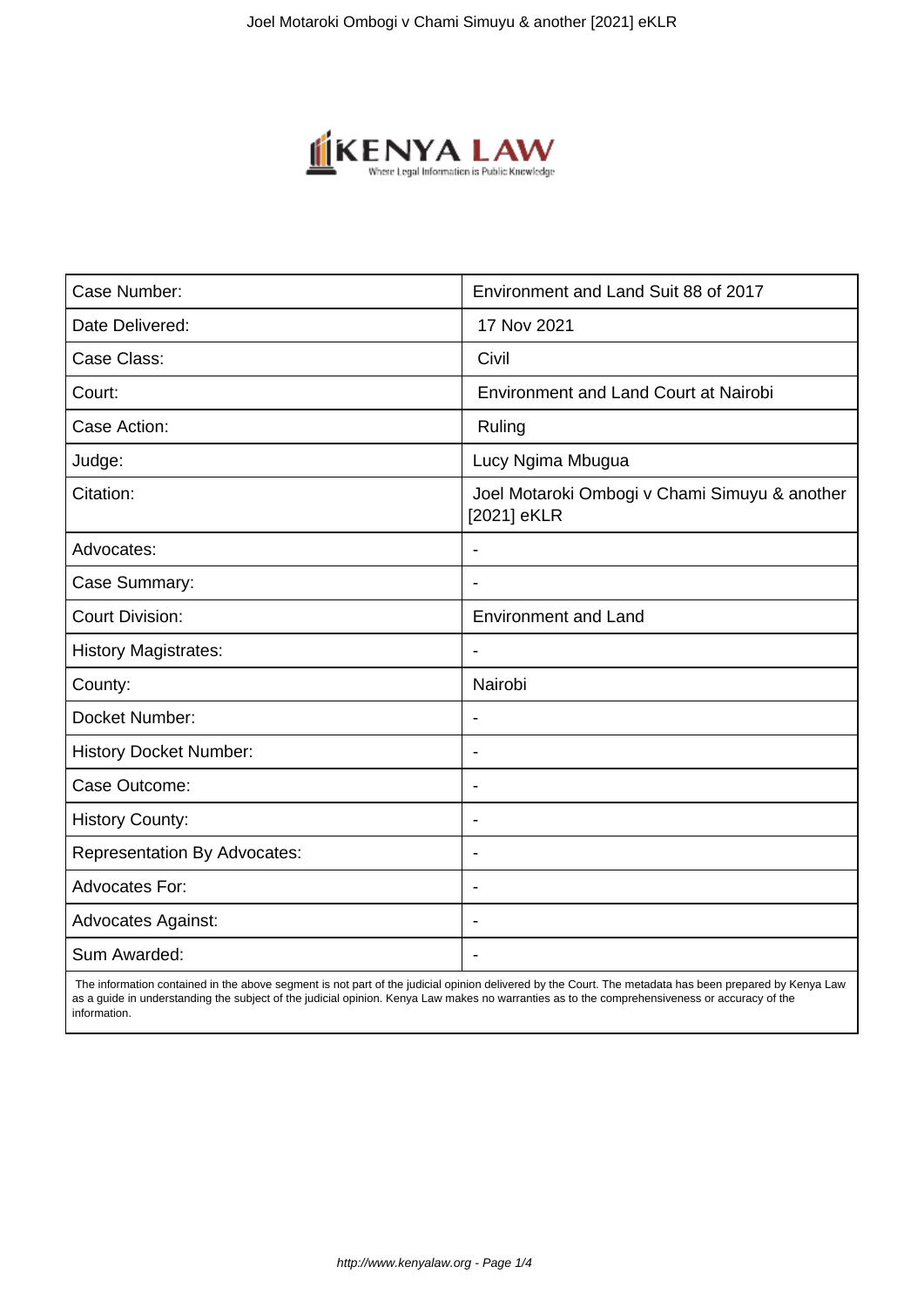# **REPUBLIC OF KENYA**

# **IN THE ENVIRONMENT AND LAND COURT AT NAIROBI**

#### **ELC SUIT NO. 88 OF 2017**

**JOEL MOTAROKI OMBOGI......................................................PLAINTIFF**

**VERSUS**

**CHAMI SIMUYU.........................................................................1 ST DEFENDANT**

**EMBAKASI RANCHING**

**COMPANY LIMITED..........................................................2 ND DEFENDANT**

# **RULING**

**1.** Coming up for ruling is a Notice of Motion application dated 13<sup>th</sup> April 2021 by the plaintiff which seeks the following orders:

*i. Spent.*

*ii. Pending the hearing and determination of this Application inter partes the 1st Defendant, by himself, his officers, and/or agents be and is hereby restrained from trespassing and undertaking any activities thereon onto the Suit Property Number G13 (C244), now referred to as Nairobi/ Block 136/ 12441 situate in Ruai, Nairobi.* 

*iii. The Officer Commanding Station (OCS); Ruai Police Station enforces the order in prayer two (2).*

*iv. Pending the hearing of this Application the court directs the Deputy Registrar to visit the aforementioned property, conduct a site inspection and render the site inspection report to court.*

*v. The 1st Defendant be and is hereby declared to be in contempt of Court for disobedience of the Court Orders issued on 14th May, 2018 by this Honourable Court.*

*vi. The Defendant be committed to civil jail for such period as this Honourable Court shall deem necessary for being in disobedience of the said court orders.*

*vii. The Defendants property be attached for purposes of securing compensation to the Plaintiff as the court may deem fit.*

*viii. Such other or further orders as may be just be made to meet the ends of and to safeguard and protect the dignity of the Honourable Court; and* 

*ix. Costs of this Application be provided for.*

**2.** This application together with the supporting affidavit dated  $13<sup>th</sup>$  April 2021 was premised on the grounds that the  $1<sup>st</sup>$  defendant being well aware of the court orders issued on 14<sup>th</sup> May 2018 stopping further dealings on the suit property pending hearing and determination of the suit, went ahead and disregarded the orders and continued construction of other structures on the suit property. The plaintiff argued that this disobedience defeats the purpose of the court order and the  $1<sup>st</sup>$  defendant ought to be punished for contempt.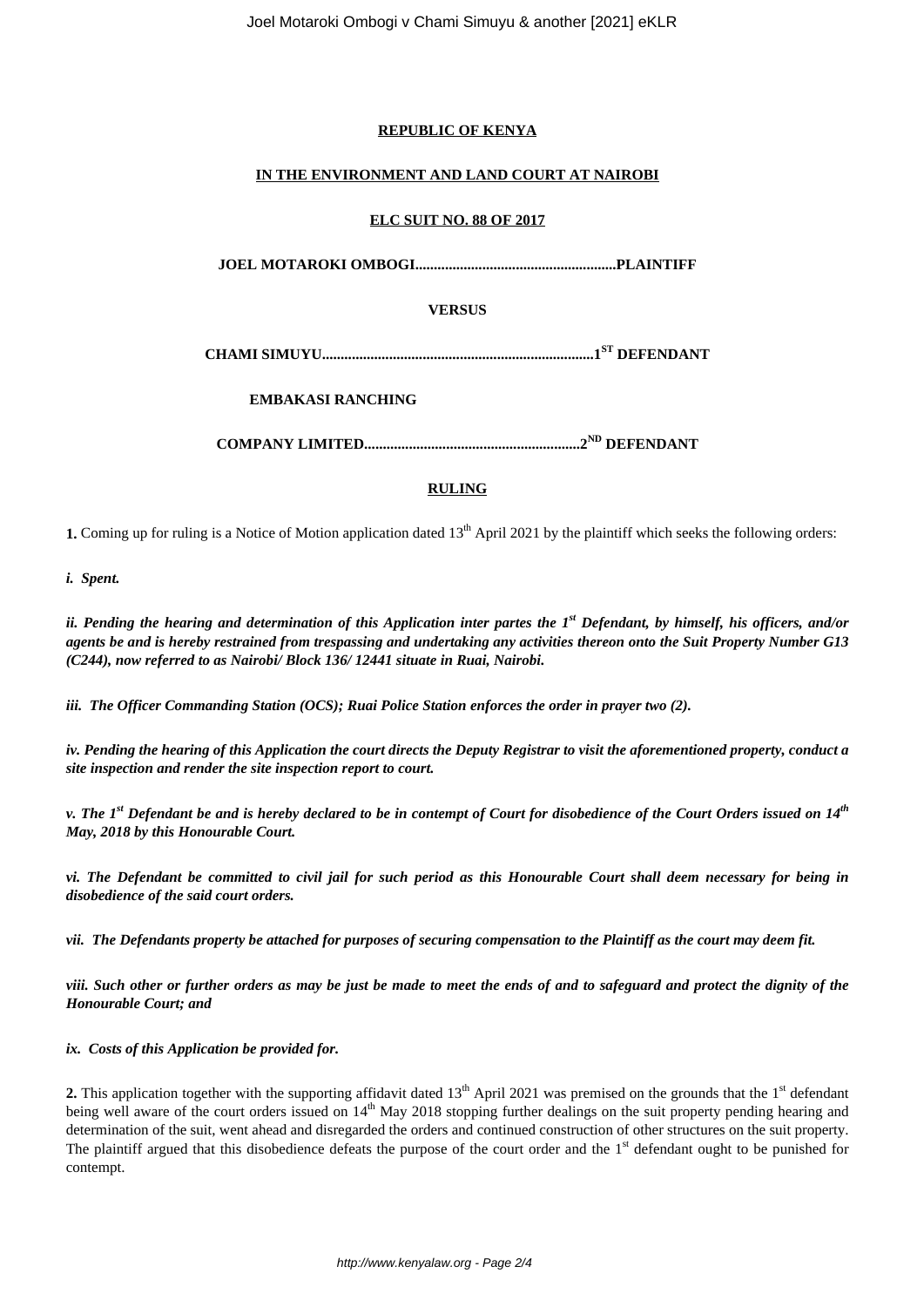**3.** The 1<sup>st</sup> defendant filed a Notice of Preliminary Objection and a replying affidavit dated  $7<sup>th</sup>$  May 2021 in which he deponed that prior to commencement of the suit, he had already built a house in which he was occupying with his family, information which the court was aware of. He stated that the fence in the suit land where he resides, had overgrown which resulted to him trimming it for security purposes. The trimming is what the plaintiff was terming as construction. He annexed photographic evidence to show that he had not tampered with the structures or anything else on the suit property as had been ordered by court.

**4.** He further added that it is the plaintiff who had come to court with unclean hands since he had attempted to process the title documents for the suit property in November 2019 against the court order but the attempt was discovered and stopped.

**5.** This application was canvassed by way of written submissions.

#### **Plaintiff's submissions**

**6.** The plaintiff filed his submissions dated  $13<sup>th</sup>$  July 2021 stating that the  $1<sup>st</sup>$  defendant was in contempt of court for disregarding court orders issued on 14<sup>th</sup> May 2018 by Justice Eboso. He submitted that the courts in the cases of Carey v Laiken, 2015 SCC 17 (16<sup>th</sup> April 2015) and Katsuri Limited v Kapurchand Depor Shah [2016] eKLR had expounded on elements that ought to be met for contempt of court to be established. It was further submitted that the court should not condone deliberate violation and undermining of its orders as was held in Samuel M. N. Mweru & Others v National Land Commission & 2 others (2020) eKLR; B v Attorney General (2004) and Mutitika v Baharini Farm Limited (1985) eKLR.

**8.** In conclusion, it was submitted that the plaintiff stands to suffer great loss and injustice if the 1<sup>st</sup> defendant persists in his disregard for court orders and would also erode the dignity of the court. That in the circumstances, the 1<sup>st</sup> defendant should be punished for contempt of court orders.

**9.** No submissions could be traced for the  $1<sup>st</sup>$  defendant in the Court Tracking system or in the court file as of  $4<sup>th</sup>$  November 2021.

#### **Determination**

**10.** The issues for determination are;

*i. Whether the defendant is in contempt of court.* 

#### *ii. If yes to the above, should the 1st defendant be punished for contempt.*

#### *iii. Whether restraining orders should be issued against the defendant.*

11. The plaintiff states that the 1<sup>st</sup> defendant is in contempt of court for continuing to construct structures in the suit land. An allegation that the  $1<sup>st</sup>$  defendant has denied stating that he was trimming the perimeter fence which had overgrown causing insecurity to him and his family.

**12.** In the case of *Christine Wangari Gachege vs. Elizabeth Wanjiru Evans & 11 Others, [2014] Eklr,* the court found that the English law on committal for contempt of court … was applied by virtue of **section 5(1) of the Judicature Act** which provided that:

*"The High Court and the Court of Appeal shall have the same power to punish for contempt of court as is for the time being possessed by the High Court of Justice in England, and that power shall extend to upholding the authority and dignity of subordinate courts."*

**13.** In the case of Samuel M. N. Mweru & Others v National Land Commission & 2 others [2020] eKLR Mativo J. also stated that;

*"…The test for when disobedience of a civil order constitutes contempt has come to be stated as whether the breach was*